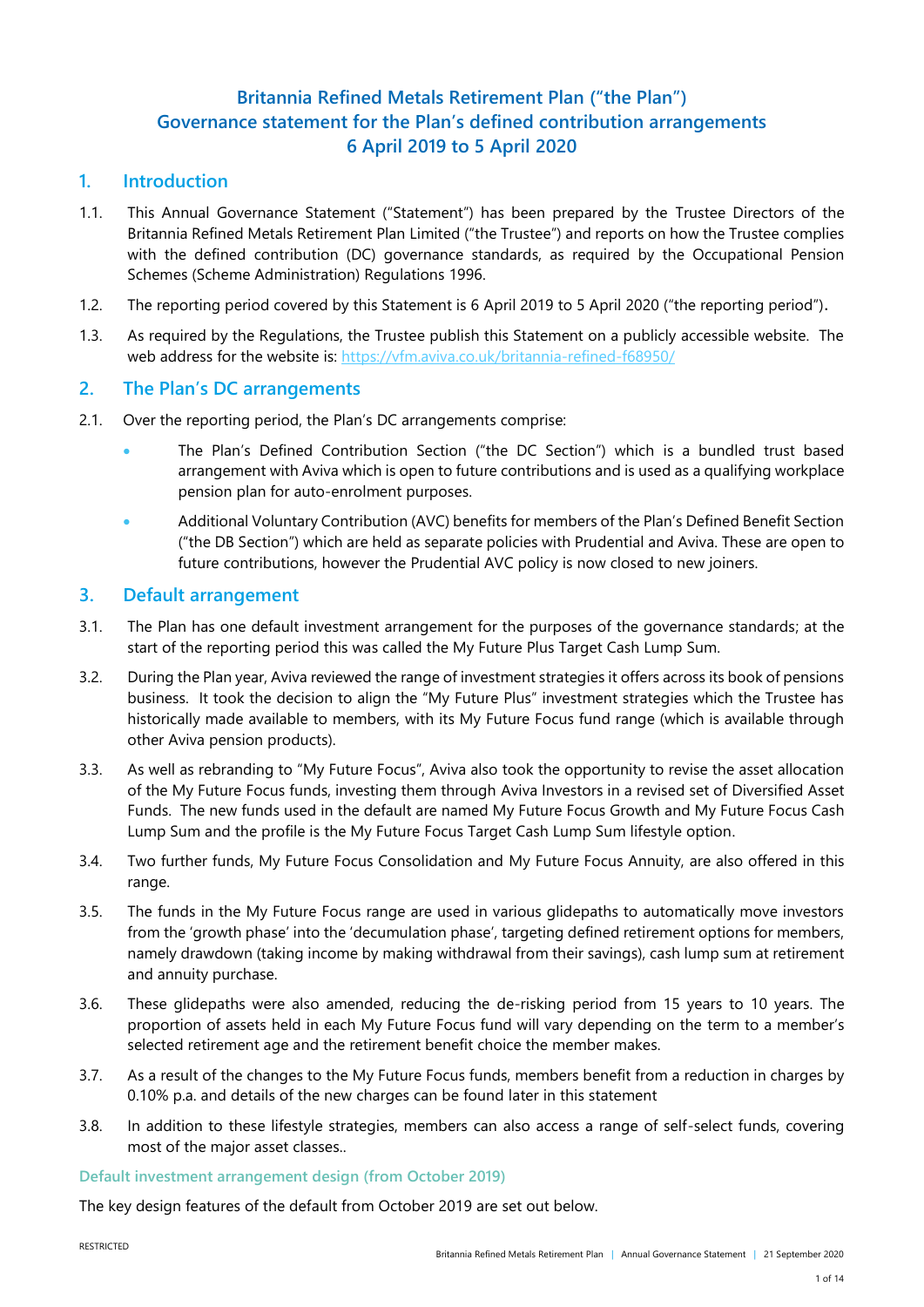- 3.9. 'Lifestyle' investment switches are used which are designed to reduce exposure to investment risk in the later years of membership, aiming to help the member invest appropriately given the way in which benefits are likely to be taken in retirement. Through the default:
	- Members are initially invested 100% in the Aviva My Future Focus Growth Fund. This fund is predominantly passively managed and invests mainly in UK and overseas equities, but with a greater exposure to alternative growth assets than before.
	- When members reach 10 years to their Selected Retirement Age (SRA) the lifestyle investment switches commence.



- At this point a member's assets will automatically and gradually begin switching out of the Aviva My Future Focus Growth Fund and into the Aviva My Future Focus Cash Lump Sum Fund.
- The target position at a member's SRA is to be invested 100% in the Aviva My Future Focus Cash Lump Sum Fund. This investment strategy was designed taking into account the likely member requirements to draw their benefits from the DC Section as a cash lump sum.

## **Previous default investment arrangement design (up until October 2019)**

The key design features of the default in place from the start of the reporting period were as follows:

- 3.10. 'Lifestyle' investment switches were used which were designed to reduce exposure to investment risk in the later years of membership, aiming to help the member invest appropriately given the way in which benefits were likely to be taken in retirement. Through the previous default:
	- Members were initially invested 100% in the Aviva My Future Plus Growth Fund. This fund was predominantly passively managed and invests mainly in UK and overseas equities, with a small exposure to alternative assets.
	- When members reached 15 years to their SRA, the lifestyle investment switches commenced.
	- At this point a member's assets were automatically and gradually switched out of the Aviva My Future Plus Growth Fund into the Aviva My Future Plus Consolidation Fund and then, from 5 years to their SRA, into the Aviva My Future Plus Cash Lump Sum Fund.



 The target position at a member's SRA was to be invested 100% in the Aviva My Future Plus Cash Lump Sum Fund, taking into account the likely member requirements to draw their benefits from the DC Section as a cash lump sum.

#### **Costs of making changes in the default investment approach**

3.11. Aviva worked to minimise the costs involved in making the changes, but any costs have ultimately been borne by those investing in these funds. However, the costs of investing in the new funds have reduced by at least 0.10% p.a., so any transition costs will quickly be offset by the reduced future charges.

#### **Aims and objectives of the default investment arrangements**

- 3.12. The default aim is to grow the value of members' benefits and then to de-risk them down into cash at retirement to protect the value of their retirement accounts.
- 3.13. The default also aims to limit the extent to which members' benefits are exposed to large fluctuations in value (known as 'volatility') in the approach to their SRA. The degree of protection provided is broadly appropriate for members who wish to take benefits as cash at retirement.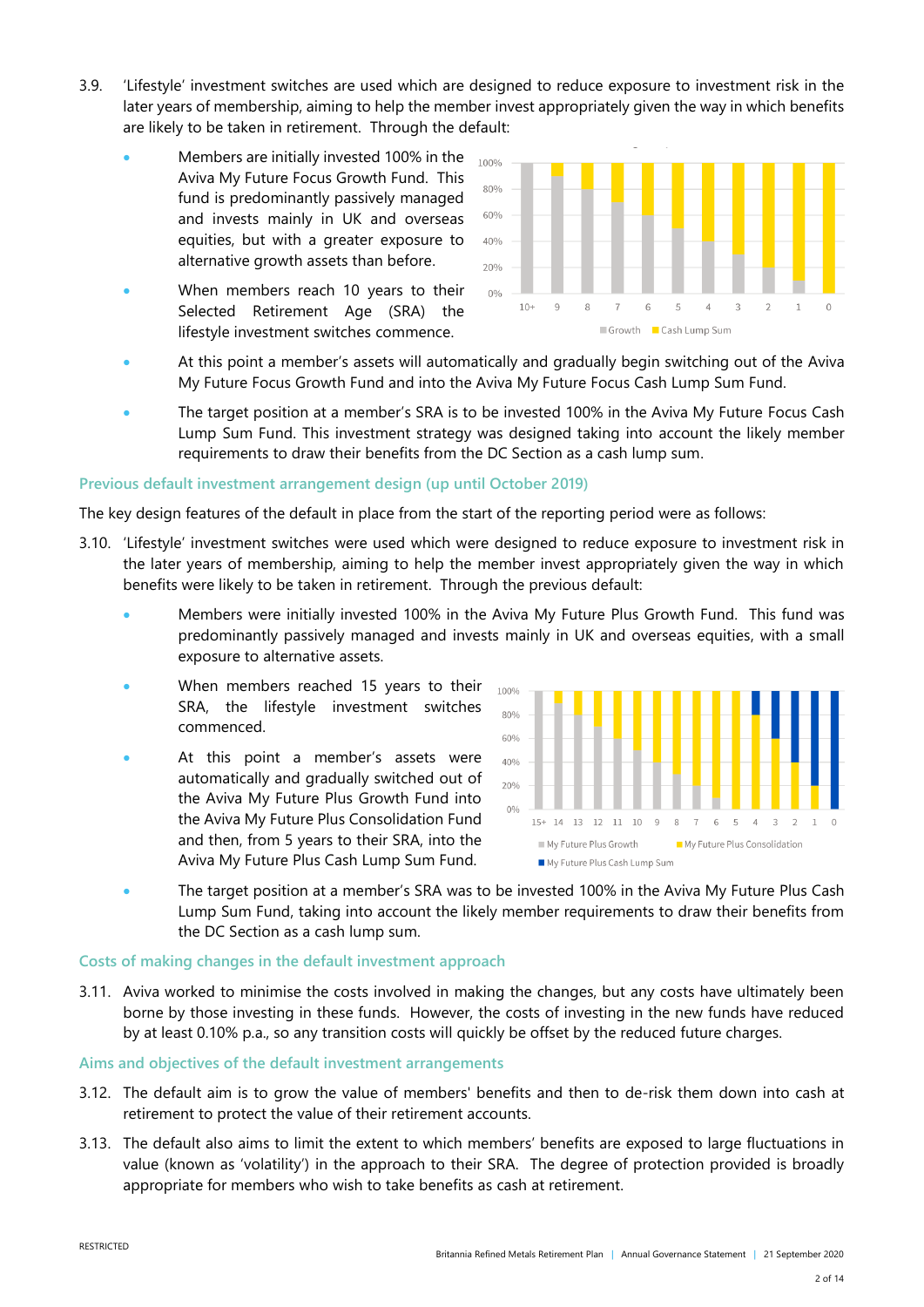#### **Alternative investment options**

- 3.14. Alongside the default, members have access to two further lifestyle investment options;
	- The My Future Focus Target Drawdown lifestyle option (the My Future Plus Drawdown lifestyle option until October 2019); and
	- The My Future Focus Target Annuity lifestyle option (the My Future Plus Annuity lifestyle option until October 2019).

These enable members to target the alternative ways in which DC benefits can be taken on retirement.

3.15. In line with the objectives outlined in the Trustee's Statement of Investment Principles ("SIP"), members are able to self-select from a range of seven further investment funds managed by BlackRock. The range of funds offered is reviewed annually.

## **Additional Voluntary Contribution (AVC) investment options**

3.16. Members of the DB Section are permitted to make AVCs to a policy with Aviva which offers the same investment options as are available to members of the DC Section. In addition, there is a Deposit Fund option available from Prudential which provides an interest rate return in line with the Bank of England Base Rate.

## **Monitoring and review of the default investment arrangement and alternative options**

- 3.17. The Trustee together with its professional advisers monitors the investment options through the DC arrangements on a bi-annual basis. This monitoring looks at the performance of the default, the alternative lifestyle strategies and the individual fund options to ensure that it is consistent with their stated aims and objectives. It also considers any developments or changes with the fund manager.
- 3.18. The Trustee has considered the default in both its current and previous iteration and are comfortable that the Cash Lump Sum lifestyle option remains the best option for members as it is expected that they will take their DC benefits as cash alongside their DB benefits.
- 3.19. When Aviva announced the introduction of the My Future Focus strategy the Trustee received advice from its investment adviser which provided them comfort that the changes were beneficial to members and that the strategy remained appropriate.
- 3.20. A strategic review of the DC Section's default as well as the range of alternative investment options is being undertaken and is due to be completed in the 2020/2021 reporting period. This review is being undertaken in conjunction with the Trustee's investment adviser and focuses on the degree to which the default and the range of alternative investment options remains suitable for the needs of members. As part of this review, the Trustee has considered the membership profile of the DC Section and undertook pension account value analysis to ascertain the potential needs of members.
- 3.21. The Aviva AVC options are monitored by the Trustees as part of their review of the main DC Section options and the return on the Prudential Deposit Fund is reviewed annually.
- 3.22. As a result of the reviewing and monitoring activities undertaken during the reporting period, the Trustee believes that the performance of all of the defaults is consistent with the aims and objectives stated in the SIP.

## **Further information on investments**

- 3.23. For the purposes of Regulation 2A of the Occupational Pension Schemes (Investment) Regulations 2005, the SIP (dated September 2020) sets out further details around the Trustee's investment objectives, as well as the default investment strategy. A copy of the SIP is appended to this Statement as Appendix 1 which incorporates information on the DC Section default arrangement.
- 3.24. The SIP was updated in September 2020 to reflect the recent changes to the investment strategy upgrading to the My Future Focus arrangement and also the inclusion of ESG considerations and the voting rights and practices of fund managers.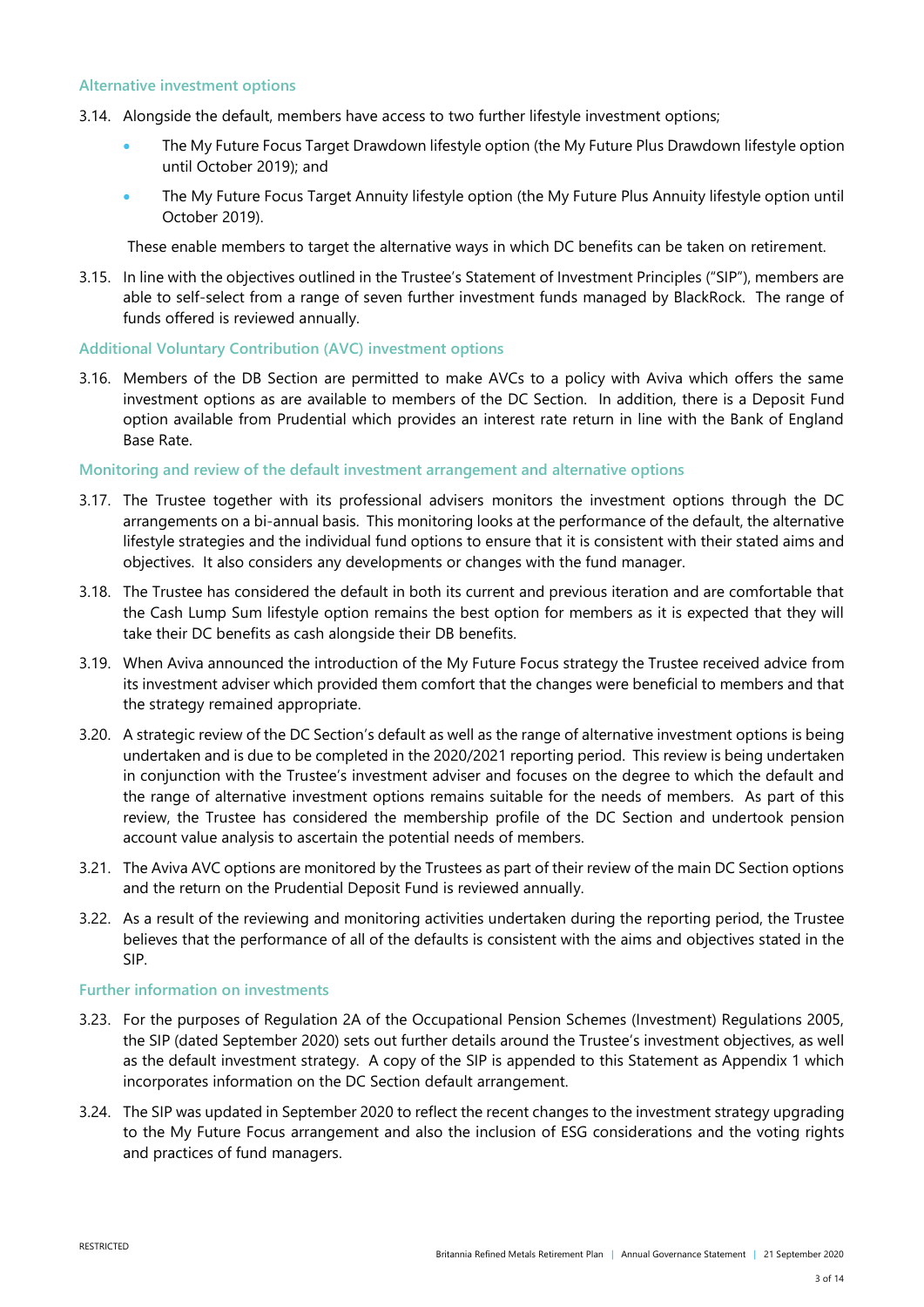# **4. Core financial transactions**

- 4.1. The Trustee has a specific duty to ensure that 'core financial transactions' are processed promptly and accurately.
- 4.2. For this purpose, the Plan's core financial transactions comprise:
	- The investment of contributions.
	- Transfers into and out of the Plan.
	- Investment switches within the Plan.
	- Payments out of the Plan in respect of members.
- 4.3. Core financial transactions for the DC Section are undertaken by Aviva.
- 4.4. Core financial transactions for the AVC arrangement are undertaken by Aviva and Prudential.

#### **DC Section Administration**

- 4.5. Over the reporting period, the administration functions of the DC Section were outsourced to, and completed by, Aviva.
- 4.6. Aviva no longer reports on its performance against scheme specific Service Level Agreements (SLAs). However, Aviva does provide reporting which reflects the member experience i.e. they measure the time spent on each work item. A summary of the member experience is set out below, noting that an annual report was prepared for the 12 month period to 30 September 2019 and a new six-monthly report for the period to 31 March 2020:

**1 October 2018 to 30 September 2019**

| <b>End to end times</b> | <b>Number of demands</b> | % of total demands |
|-------------------------|--------------------------|--------------------|
| 1 day                   | 30                       | 51.7%              |
| 2 to 5 days             | 18                       | 31.0%              |
| 6 to 14 days            | 4                        | 6.9%               |
| 15 to 30 days           | 1                        | 1.7%               |
| 31 to 60 days           | 3                        | 5.2%               |
| Over 60 days            | $\mathcal{P}$            | 3.4%               |

## **1 October 2019 to 31 March 2020**

| <b>End to end times</b> | <b>Number of demands</b> | % of total demands |
|-------------------------|--------------------------|--------------------|
| 1 day                   | 6                        | 40.00%             |
| 2 to 5 days             | 3                        | 20.00%             |
| 6 to 14 days            | 2                        | 13.33%             |
| 15 to 30 days           |                          | 6.67%              |
| 31 to 60 days           | 0                        | 0.00%              |
| Over 60 days            | 3                        | 20.00%             |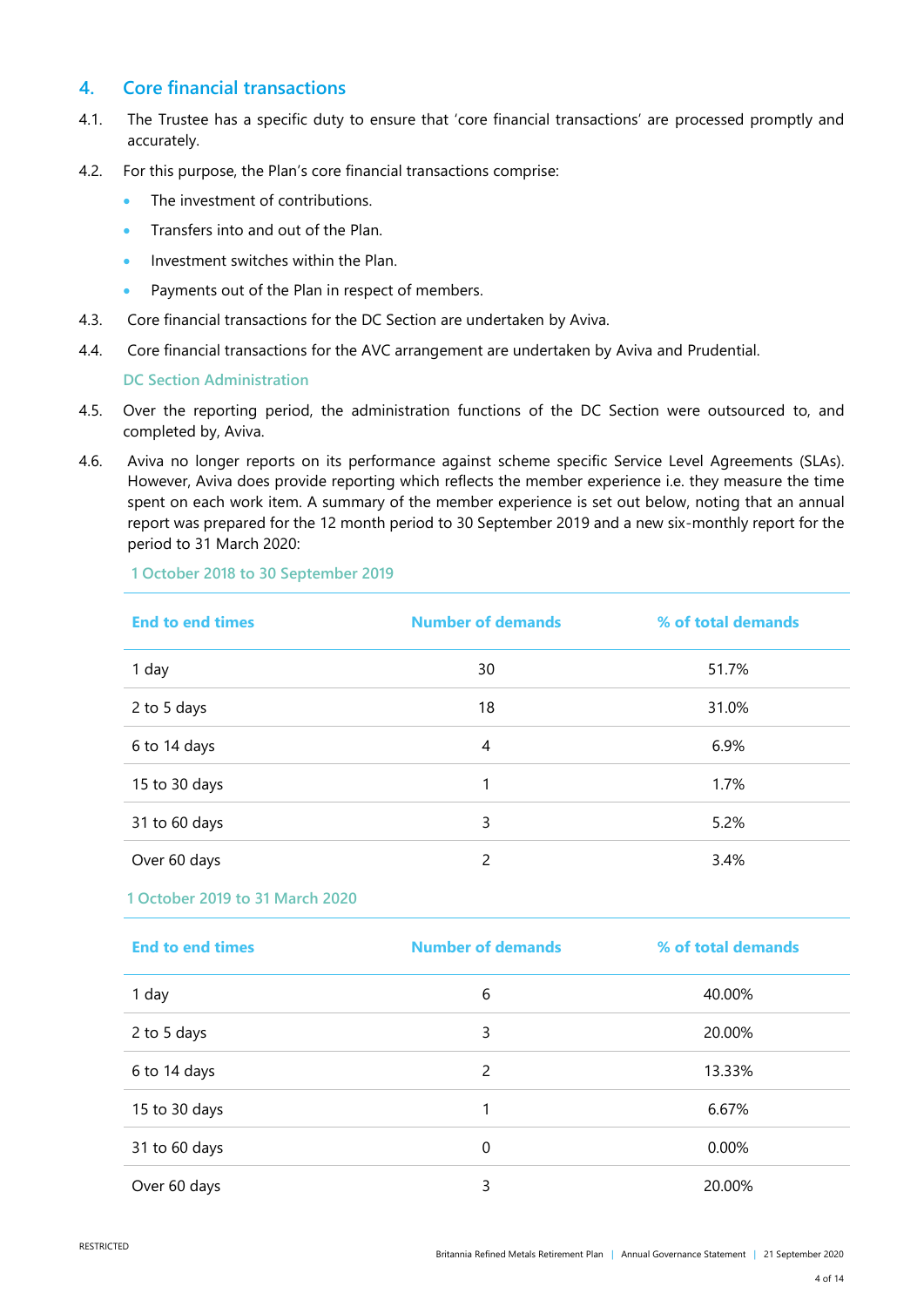- 4.7. From the reports prepared by Aviva, the current measure shows that they were able to process 82.7% of demands within 5 days of receipt in the 12 months to 30 September 2019 and 60% in the six month period to 31 March 2020. There were significantly fewer 'demands' in the last 6 month period. The expectation is that this performance measurement will show improvements over time.
- 4.8. During the reporting period, the Trustee has moved from monitoring the performance on an annual basis to a bi-annual basis, with a formal management information report being received from Aviva.
- 4.9. The monitoring of accuracy is undertaken via the auditing of the Plan's annual report and accounts and periodic auditing of the Plan's membership data. In addition, the administrator's processes are subject to internal controls procedures which are subject to external annual audit as part of the annual assurance report on internal controls produced by Aviva. Member data is reconciled immediately as part of any transaction.
- 4.10. There were no issues reported to or identified by the Trustee in connection with either the promptness or accuracy of core financial transactions processed during the period covered by this statement and all contributions were paid well within statutory deadlines.

## **AVC administration**

- 4.11. The Trustee has delegated the administrative oversight of the separate AVC arrangements to Aviva and Prudential and the administration of the DB Section to Barnett Waddingham LLP.
- 4.12. Barnett Waddingham report back to the Trustee with any specific issues relating to the administration of the separate AVC policies. There were no issues reported to, or identified by, the Trustee in connection with the promptness or accuracy of the processing of core financial transactions for the AVC policies in the reporting period.
- 4.13. From the reports prepared by Aviva for the AVC arrangements, the current measure shows that they were able to process 77.3% of the 22 demands within 5 days of receipt in the 12 months to 30 September 2019 and 66.7% of the 27 demands in the six month period to 31 March 2020. There were significantly fewer 'demands' in the last 6 month period. The expectation is that this performance measurement will show improvements over time.
- 4.14. Prudential have been unable to provide scheme specific administration performance statistics, but the service received by Barnett Waddingham has been acceptable.
- 4.15. In the event that an issue does arise, the Trustee will be alerted by Aviva at the earliest reasonable point and will consider it at the next Trustees meeting to ensure that the problem is appropriately resolved and any systemic issues are addressed to avoid similar problems arising in the future.
- 4.16. There were no issues reported to or identified by the Trustee in connection with either the promptness or accuracy of AVC core financial transactions processed during the period covered by this statement and all contributions were paid well within statutory deadlines.

## **Trustee view of core financial transactions**

4.17. Taking the above into consideration, the Trustee is confident that all core financial transactions over the reporting period have been processed promptly and correctly. The Trustee notes that there were no issues relating to core financial transactions over the reporting period.

## **5. Charges and transaction costs**

- 5.1. Members bear charges deducted from the funds in which their DC pension savings are invested. The charges differ between the investment options available and consist of both explicit and implicit charges:
	- **Explicit charges:** these are collected by explicit deduction of investment units and are expressed as a percentage of the value of each member's holdings within an investment fund. We refer to these explicit charges as the Total Expense Ratio (TER).
	- **Implicit charges:** these relate to the charges and costs incurred within an investment fund arising from the trading activities of the fund, e.g. incurred in the buying and selling of securities, which are not accounted for in the explicit charges.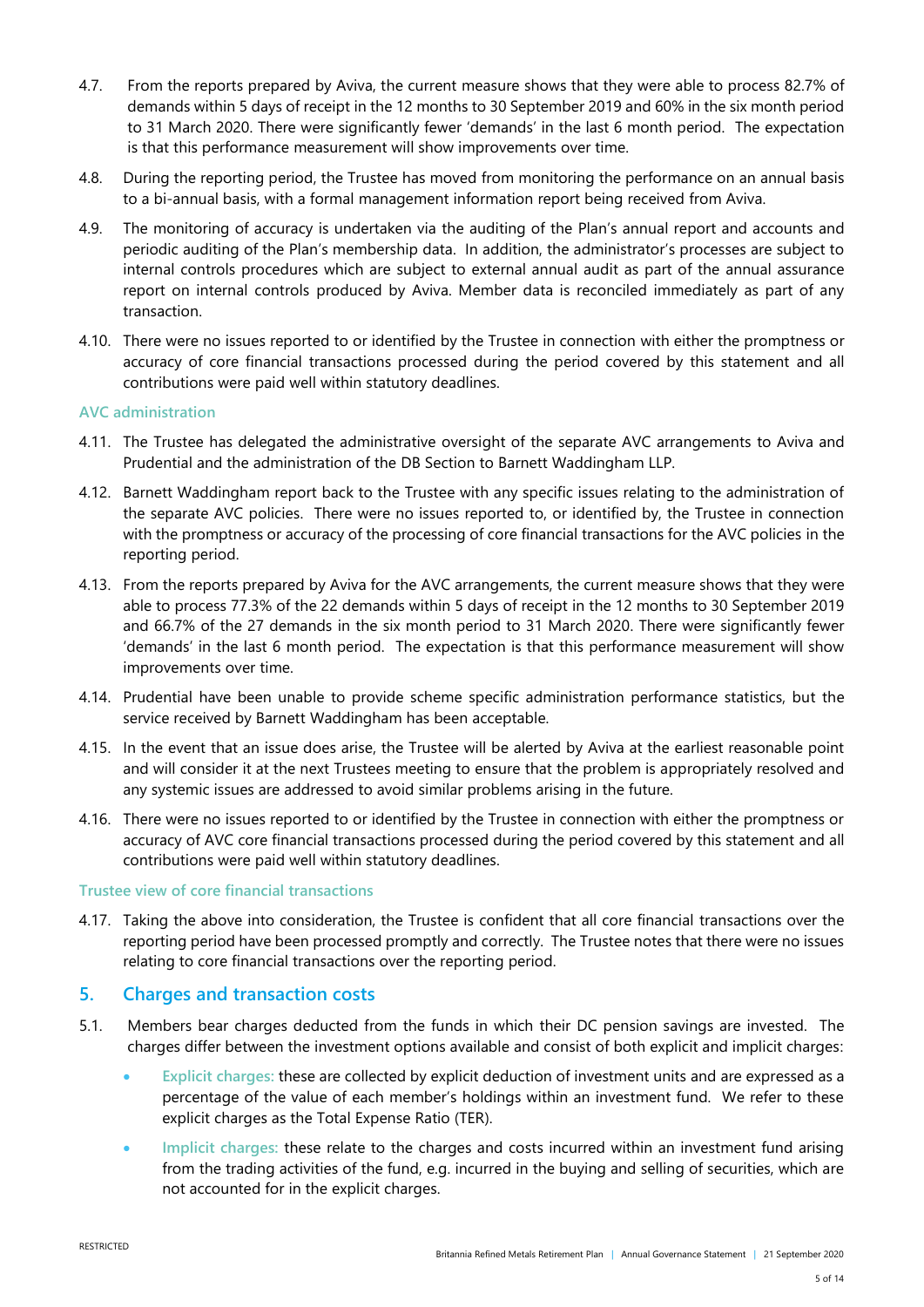These implicit charges vary according to each fund's investment approach and prevailing market conditions. We refer to these implicit charges as the Transaction Costs.

## **DC Section cost and charges**

- 5.2. The following tables provide details of the explicit and implicit costs applied to each of the investment options provided through the DC Section over the reporting period. This data has been sourced from Aviva and covers the year to 31 March 2020.
- 5.3. The Trustee is aware that the Regulations require the transaction costs data to be based on an average of the past 5 years' transaction costs; however, Aviva was not able to provide transaction cost data covering this timeframe for this Statement. The Trustee, in conjunction with its professional advisers, will continue to work with Aviva to provide such information, although, as the managers concerned have not collated this information going back five years, it is unlikely to be provided until the Regulations have been in place for five years:

| Default Investment option*                            | TER(p.a.)    | <b>Transaction costs</b> |
|-------------------------------------------------------|--------------|--------------------------|
| AV My Future Focus Growth Fund                        | 0.59%        | 0.03%                    |
| AV My Future Focus Target Cash Lump Sum Fund          | 0.59%        | 0.03%                    |
| Alternative investment options*                       | TER $(p.a.)$ | <b>Transaction costs</b> |
| AV My Future Focus Consolidation Fund                 | 0.59%        | 0.02%                    |
| AV My Future Focus Drawdown Fund                      | 0.59%        | $-0.06\%**$              |
| AV My Future Focus Annuity Fund                       | 0.59%        | 0.00%                    |
| AV BlackRock Institutional Sterling Liquidity Fund    | 0.49%        | 0.01%                    |
| AV BlackRock Over 5 Year Index-Linked Gilt Index Fund | 0.49%        | $-0.02\%**$              |
| AV BlackRock Over 15 Year Gilt Index Fund             | 0.49%        | 0.02%                    |
| AV BlackRock Over 15 Year Corporate Bond Index Fund   | 0.49%        | 0.12%                    |
| AV BlackRock UK Equity Index Tracker Fund             | 0.49%        | $-0.01\%**$              |
| AV BlackRock Global Equity 40:60 Index Fund           | 0.49%        | 0.10%                    |
| AV BlackRock World (ex-UK) Equity Index Fund          | 0.49%        | 0.06%                    |

**Source:** Aviva Transaction Cost Data report as at 31 March 2020. This was the most accurate information available as Aviva currently provides their Transaction Cost Data on a quarterly basis.

\* The TER for the My Future Plus range of funds was 0.70% p.a. until October 2019. Aviva have not provided details of the transaction costs for the part year in question. The Trustee will continue to seek this information from Aviva.

\*\* In certain circumstances the methodology used for calculating transaction costs (known as slippage) can lead to negative costs being reported. This can be, for example, where other market activity pushes the price of the asset being traded down, whilst the transaction was in progress. This can result in the asset being purchased for a lower price than when the trade was initiated.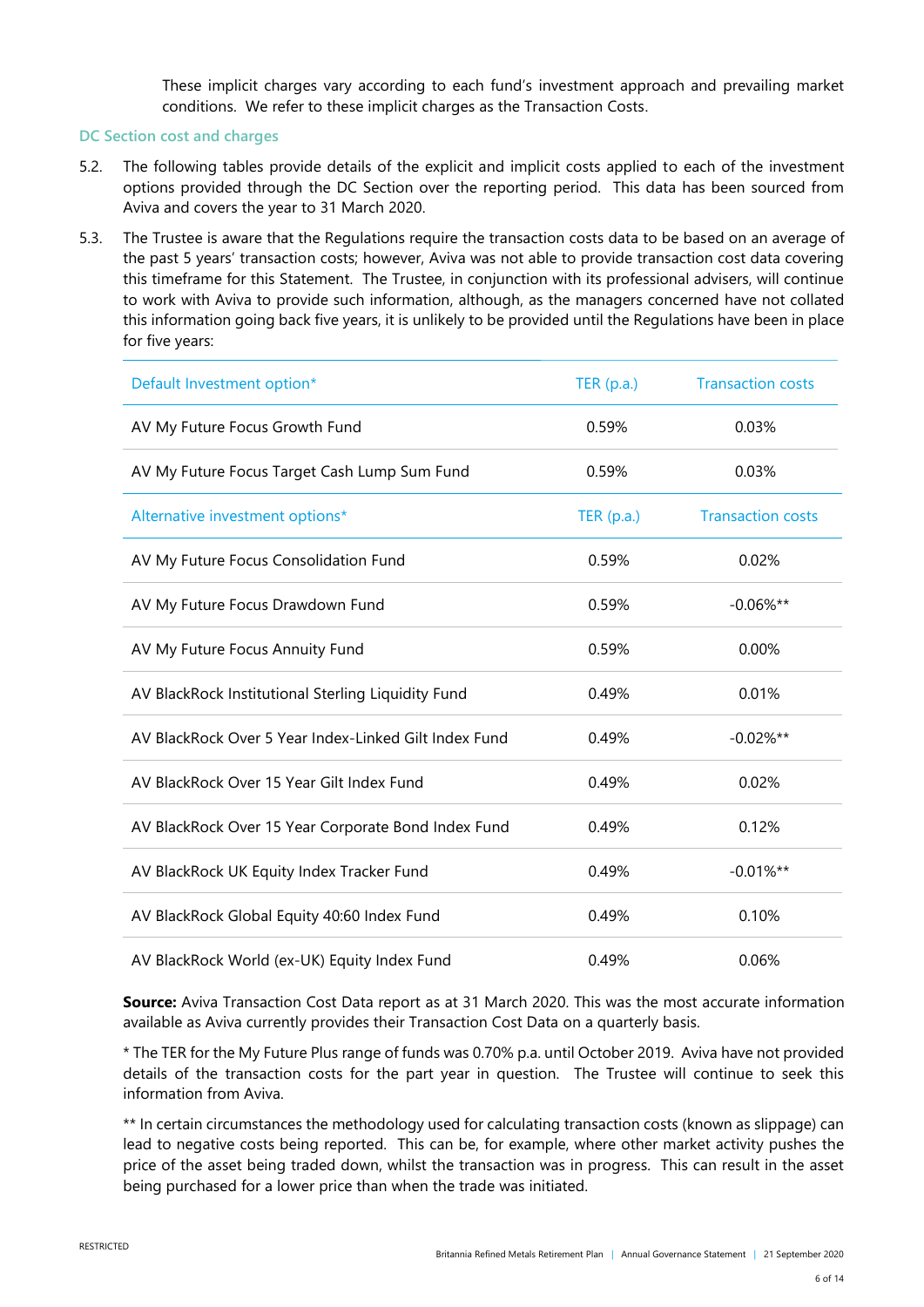#### **AVC arrangements cost and charges - Aviva**

5.4. Plan members that hold AVC benefits with Aviva follow the same investment default strategy as the DC Section, the My Future Focus Target Cash Lump Sum lifestyle option. The TERs and transaction costs applicable to the funds available for AVC payers are the same as outlined in 5.3 above.

## **AVC arrangements cost and charges - Prudential**

5.5. Plan members that hold AVC benefits with Prudential are invested in the Prudential Deposit Fund. Details of the charges and transaction costs quoted by Prudential for this fund is provided below:

| Investment option              | TER $(p.a.)$                                                      | <b>Transaction costs</b> |
|--------------------------------|-------------------------------------------------------------------|--------------------------|
| <b>Prudential Deposit Fund</b> | Nil – taken into account in<br>the interest payable to<br>members | $0.00\%$                 |

\*Data is provided as at 31 March 2020.

## **Transitions during the period**

5.6. Aviva worked to minimise the costs involved in making the changes to the lifestyle strategies during the reporting period but have not provided details of the costs involved. The Trustee will continue to seek this information from Aviva. The Trustee is aware that any costs have ultimately been borne by those investing in these funds, but note that the costs of investing in the new funds have reduced by at least 0.10% p.a., so any transition costs will quickly be offset by the reduced future charges.

# **6. Demonstrating the impact of costs and charges**

- 6.1. To demonstrate the impact of the costs and charges applied through the Plan, in this year's Chair's Statement, Aviva, on the behalf of the Trustee has produced illustrations in line with September 2018 guidance from the Department for Work & Pensions entitled "Reporting of costs, charges and other information: guidance for trustees and manager of relevant occupational schemes".
- 6.2. These illustrations are set out in the appendix to this document and are designed to cater for a representative cross-section of the membership of the Plan's DC arrangements.

## **7. Value for members**

- 7.1. The Regulations require the Trustee to assess the extent to which the charges and transaction costs borne by members represent good value.
- 7.2. The charges and transaction costs borne by members relate to the costs of providing the administration, communication and investment services. The costs of governance and any additional communications are met by the Company.
- 7.3. The annual Value for Members analysis relating to the reporting period of this Statement was undertaken by the Trustee's professional advisers, Barnett Waddingham LLP as at 5 April 2020. The Trustee considered the assessment methodology and accepted the assessment.
- 7.4. The assessment recognised that low cost does not necessarily mean better value, so considered a range of different factors, including:
	- In relation to investment services:
		- o The range of investment options available and the design of the default;
		- o The arrangements for monitoring the performance of the investment funds; and
		- o The governance arrangements in place.
	- In relation to Administration services:
		- o The accuracy and efficiency of administration services; and
		- o Record-keeping and frequency of common and conditional data reviews.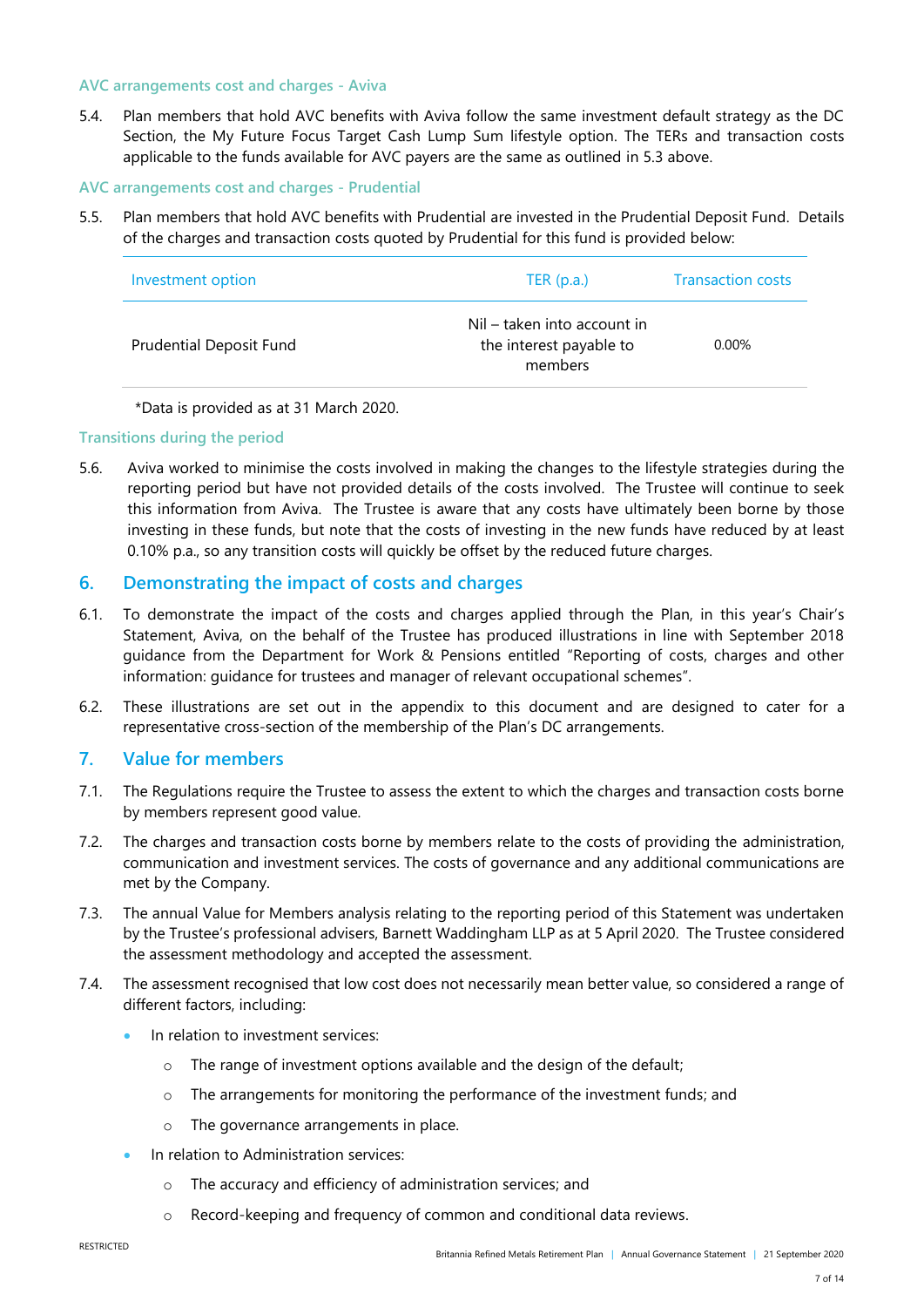- In relation to Communication services:
	- o The range and quality of communication materials both pre- and post-retirement.
	- o The degree of support provided to members.
- Other options available in the market
- 7.5. The assessment considered various factors under each element and looked at these in 'Absolute' and 'Relative' terms, absolute being the DC Section and Aviva and Prudential AVCs on their own merits and on a relative basis comparing them to alternative options.
- 7.6. The Trustee concluded that in the reporting period the Plan's DC arrangements provided good value for members in relation to the charges and transactions costs by members. There are no areas in which the DC Section's arrangements detract value.
- 7.7. The assessment considered just those services for which members bear or share the costs. Factors that were not considered but that add value include:
	- The services fully paid for by the Company, e.g. the DC Section's governance and additional communication services, and the services of legal advisers, consultants and auditors;
	- The operation of the Trustee Board, with a duty to act in the best interest of members (includes the services of a professional trustee);
	- The Company contributions available to active members; and
	- The operation of a salary sacrifice arrangement, providing an optional, tax efficient way of paying into the Plan.
- 7.8. As part of its independent analysis, Barnett Waddingham also reviewed the degree to which the AVC benefits invested with Prudential represent value for members. This assessment highlighted that the arrangements operate via a legacy platform and that there is limited scope for making significant improvements given their size. The assessment concluded that the AVC arrangement provides reasonable value to members for the following reasons:
	- Members investing in the arrangement can use their benefits to fund their tax free cash entitlements through the DB Section of the Plan;
	- The fund provides a capital guarantee and returns in line with the Bank of England base rates, with no explicit costs.
	- Members benefit from the administration services provided by Barnett Waddingham in the ongoing management of these benefits over and above those provided by Prudential.

# **8. Trustee knowledge and understanding**

## **The Trustee Board**

8.1. Britannia Refined Metals Retirement Plan Limited, the Trustee, is a trustee company, chaired by a professional, independent trustee. There were no changes to the membership of the Trustee board over the year to 5 April 2020. There are currently three Trustee Directors as at 5 April 2020.

## **Trustee knowledge and understanding requirements**

- 8.2. The Trustee is required to have, or have access to, appropriate knowledge to run the Plan effectively. This has been achieved in the Plan year in a number of ways:
	- All new Trustee Directors are required to complete the Pensions Regulator's online Trustee e-learning Toolkit within six months of being appointed;
	- The Trustee Training Log provides a record of Training sessions that have been provided by professional advisers over the year, including:
		- **Investment training on ESG considerations;**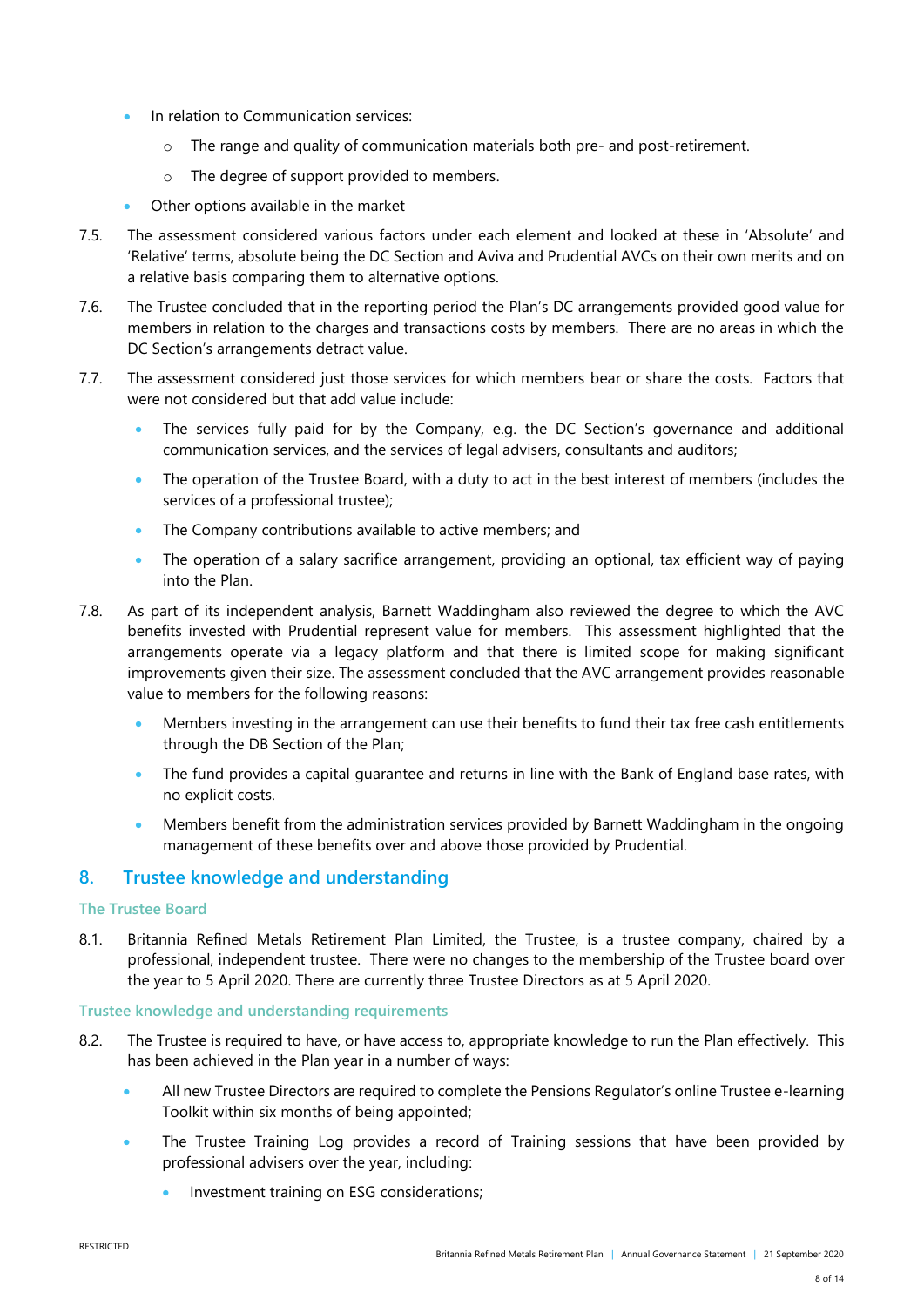- DC governance Legislation updates include the future of trusteeship and governance;
- DC governance The Occupational Pension Schemes (Charges and Governance) Regulations;
- DC governance TPR interest in DC schemes, and DC code of practice;
- Setting strategic objectives for the investment advisers.
- The Trustee includes an independent professional trustee whose skills and experience gained from other schemes supplements the Trustee Board knowledge. In addition, the professional trustee works for a company who have specific internal controls, which require them to undertake continual professional development so that they keep up to date with all the legislative requirements and pensions industry developments.
- The appointed professional advisers use their knowledge of the Plan rules, policies and legislation to support Trustee decision making. For example, the Plan Auditor each year provides the Trustee with feedback on the audit of the Plan's financial statements and on internal control matters that came to their attention during the course of their audit.
- Input from the advisers is received as part of the regular Trustee meetings (updating the SIP and setting strategic objectives for the investment advisers) and pro-actively on an ad hoc basis in between meetings.
- 8.3. The Trustee is required to be conversant with the Plan's main documents and have appropriate knowledge and understanding of the law relating to pensions and trusts, the funding of occupational schemes and investment of plan assets to enable them to properly exercise their functions.
- 8.4. The Trustee addresses the requirements through a combination of the ongoing training and taking professional advice, particularly as and when decisions are being taken (such as understanding their powers when the SIP was updated and when the investment strategy review was undertaken).

#### **Trustee training**

- 8.5. The Trustee maintains a training log which outlines the training undertaken by the group and by each individual Trustee Director.
- 8.6. In addition, the Trustee assesses its training needs annually, as set out in its detailed Business Plan. This analysis enables both group and individual training needs to be identified and a training plan established for the coming year.

## **Access to professional advice**

8.7. The Trustee consults with professional advisers as and when required, for example on the Plan's value for members' assessment, the production of the annual DC governance statement and updating the SIP. Their professional advisers alert the Trustee, and where appropriate provide training, on relevant changes to pension and trust law as outlined above.

#### **Assessment**

8.8. The Trustee Directors consider that their combined knowledge, skills and understanding, the access to advice and the Chairmanship by a professional, independent Trustee enables them to properly exercise their trustee functions in relation to the Plan's DC arrangements.

## **Signed for and on behalf of the Trustee of the Plan**

**Chair of the Trustee**

**Wayne Phelan Date: September 2020**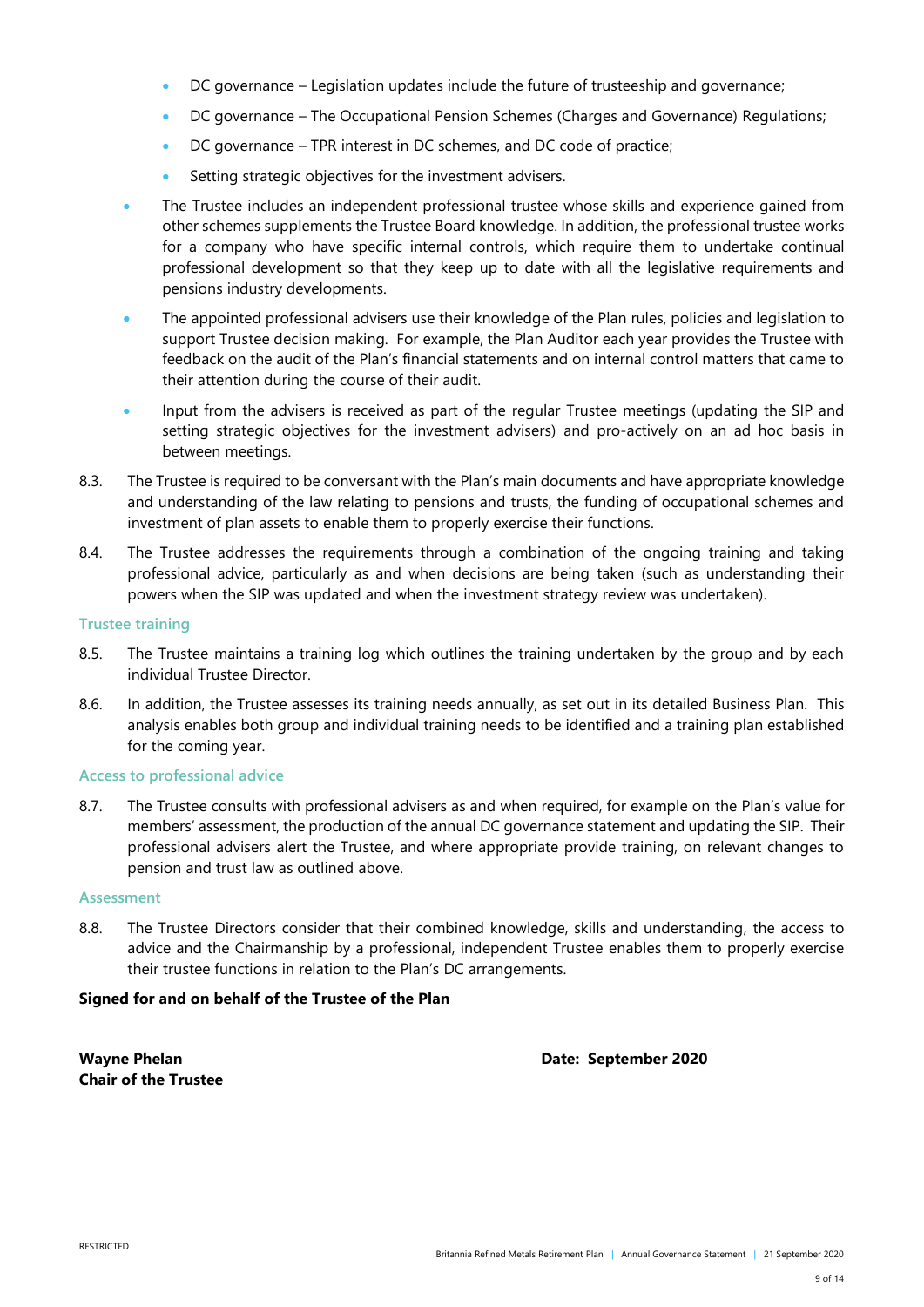# **Appendix – Illustrations on the impact of costs and charges**

# **Guidance to the illustrations**

- A1.1. To determine the parameters used in these illustrations, the Trustee worked with Aviva to analyse the membership of those invested in the DC Section over the reporting period and has taken into consideration the range of investment options offered to members. As a result of this analysis the Trustee has elected to base these illustrations on the following variables:
	- Pot size: The starting pot size of £0 has been selected as the youngest members will not hold the median pot size when they join the Plan. Taking a median pot size approach will overstate both projected benefits and the charges taken over the term to retirement.
	- The investment options selected for these illustrations include:
		- The most popular fund by number of members and (one of) the highest charged funds AV My Future Focus Growth Fund
		- Part of the default strategy AV My Future Focus Cash Lump Sum Fund
		- The lowest charged fund AV BlackRock Over 5 Year Index-Linked Gilt Index Fund
		- The fund with the lowest assumed future investment return AV BlackRock Institutional Sterling Liquidity Fund
		- One of the funds with the highest assumed future investment return AV BlackRock Global Equity 40:60 Index
	- Timeframe: the illustrations are shown over a 50 year time frame as this covers the approximate duration that the youngest member would take to reach NRA.
	- The Trustee has included future contributions of £100pm in these illustrations as the arrangements remain open to contributions.
- A1.2. For each individual illustration, each savings pot has been projected twice; firstly, to allow for the assumed investment return gross of the costs and charges of the fund, and then again, but adjusted for the cumulative effect of the costs and charges of the fund

## **Notes to the illustrations**

- A1.3. Projected pot sizes are shown in today's terms and do not need to be reduced further for the effects of future inflation
- A1.4. The starting pot size of £0 has been selected as the youngest members will not hold the median pot size when they join the Plan. Taking a median pot size approach will overstate both projected benefits and the charges taken over the term to retirement.
- A1.5. A contribution rate of £100 per month is assumed, increasing in line with assumed earning inflation of 2.5% each year. Thus, pensionable salary is assumed to grow at 2.5% per year
- A1.6. Each illustration assumes up to 50 years of membership leading up to the DC Section's normal retirement age of 65.
- A1.7. Values shown are estimates and not guaranteed.
- A1.8. Each of the illustrations allow for the future impact of inflation which is assumed to be 2.5%. This is why the real terms value of the savings pot does not increase over time for certain funds.
- A1.9. The starting date for the illustrations is 5 April 2020.
- A1.10. The projected growth rates, gross of costs and charges, for each fund or arrangement are in line with the growth rates provided by Aviva in their illustrations. We provide details for each investment option used to produce the illustrations in the table below: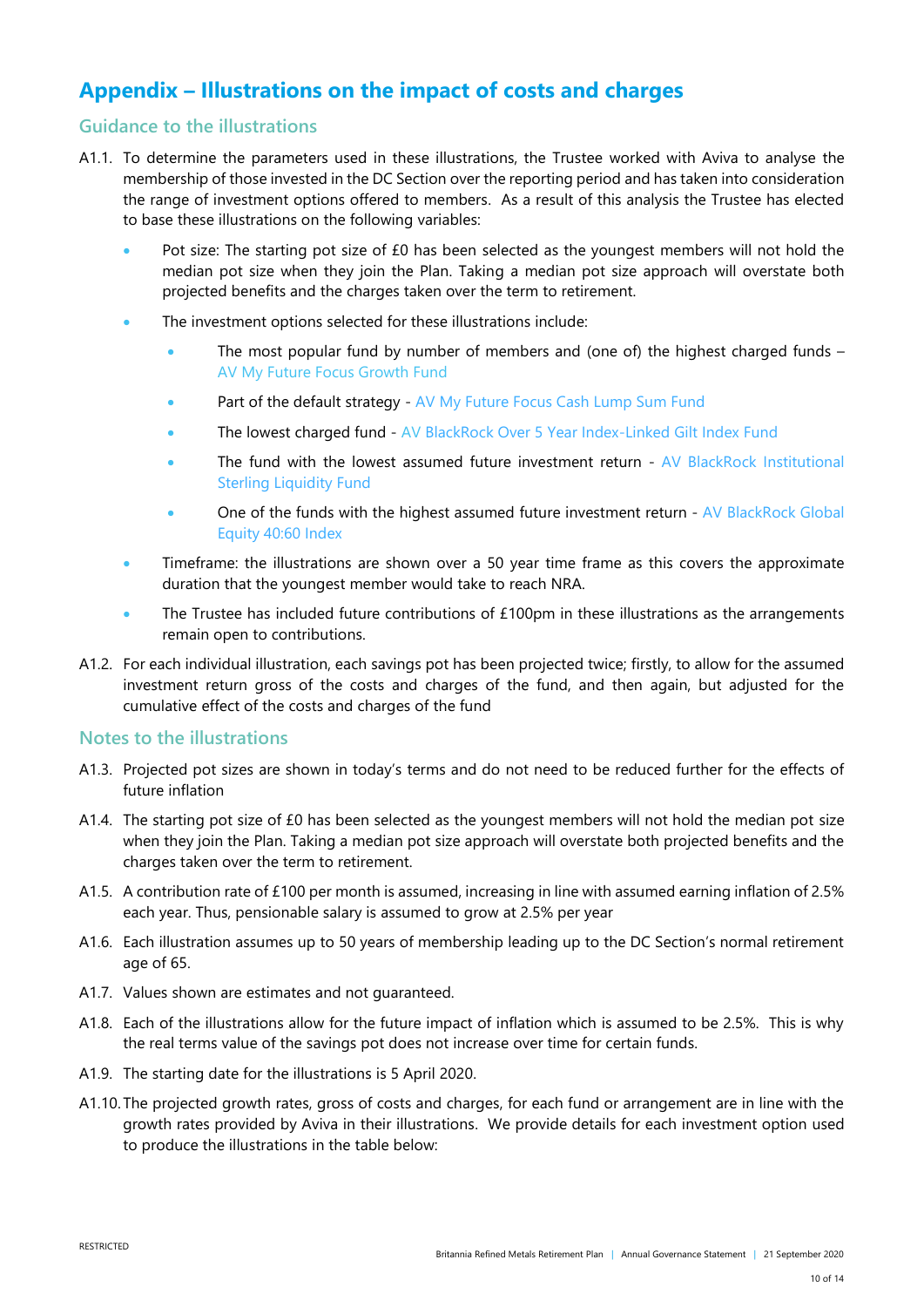| Investment option                                     | Assumed future<br>growth rate* |
|-------------------------------------------------------|--------------------------------|
| AV My Future Focus Growth Fund                        | 4.3%                           |
| AV My Future Focus Target Cash Lump Sum Fund          | 2.5%                           |
| AV BlackRock Over 5 Year Index-Linked Gilt Index Fund | 2.5%                           |
| AV BlackRock Institutional Sterling Liquidity Fund    | 1.5%                           |
| AV BlackRock Global Equity 40:60 Index Fund           | 5.0%                           |

\*The assumed growth rates are the growth rates used by Aviva in the Statutory Money Purchase Illustrations used in the annual benefit statements.

A1.11. The illustrations presented below were prepared by Aviva, on the behalf of the Trustee.

# **AV My Future Focus Growth**

A1.12. This has been included as it is the most popular investment fund for the DC Section by number of members (as part of the default strategy) and also one of the highest charged funds.

| <b>Years from taking benefits</b> | <b>Before charges</b> | <b>After charges</b> |
|-----------------------------------|-----------------------|----------------------|
| 1                                 | £1,200                | £1,190               |
| $\overline{c}$                    | £2,420                | £2,400               |
| 3                                 | £3,660                | £3,620               |
| 4                                 | £4,920                | £4,850               |
| 5                                 | £6,200                | £6,100               |
| 10                                | £13,000               | £12,500              |
| 15                                | £20,400               | £19,300              |
| 20                                | £28,400               | £26,500              |
| 25                                | £37,200               | £34,100              |
| 30                                | £46,800               | £42,100              |
| 35                                | £57,200               | £50,500              |
| 40                                | £68,600               | £59,400              |
| 45                                | £81,100               | £68,800              |
| 50                                | £94,700               | £78,800              |

A1.13.Note on how to read this table: If an active member had £0 invested in this strategy on 5 April 2020, when they came to retire in 20 years with monthly contributions of £100 per month, increasing in line with assumed earnings inflation of 2.5% each year, the fund could grow to £23,700 if no charges are applied but to £22,200 with charges applied.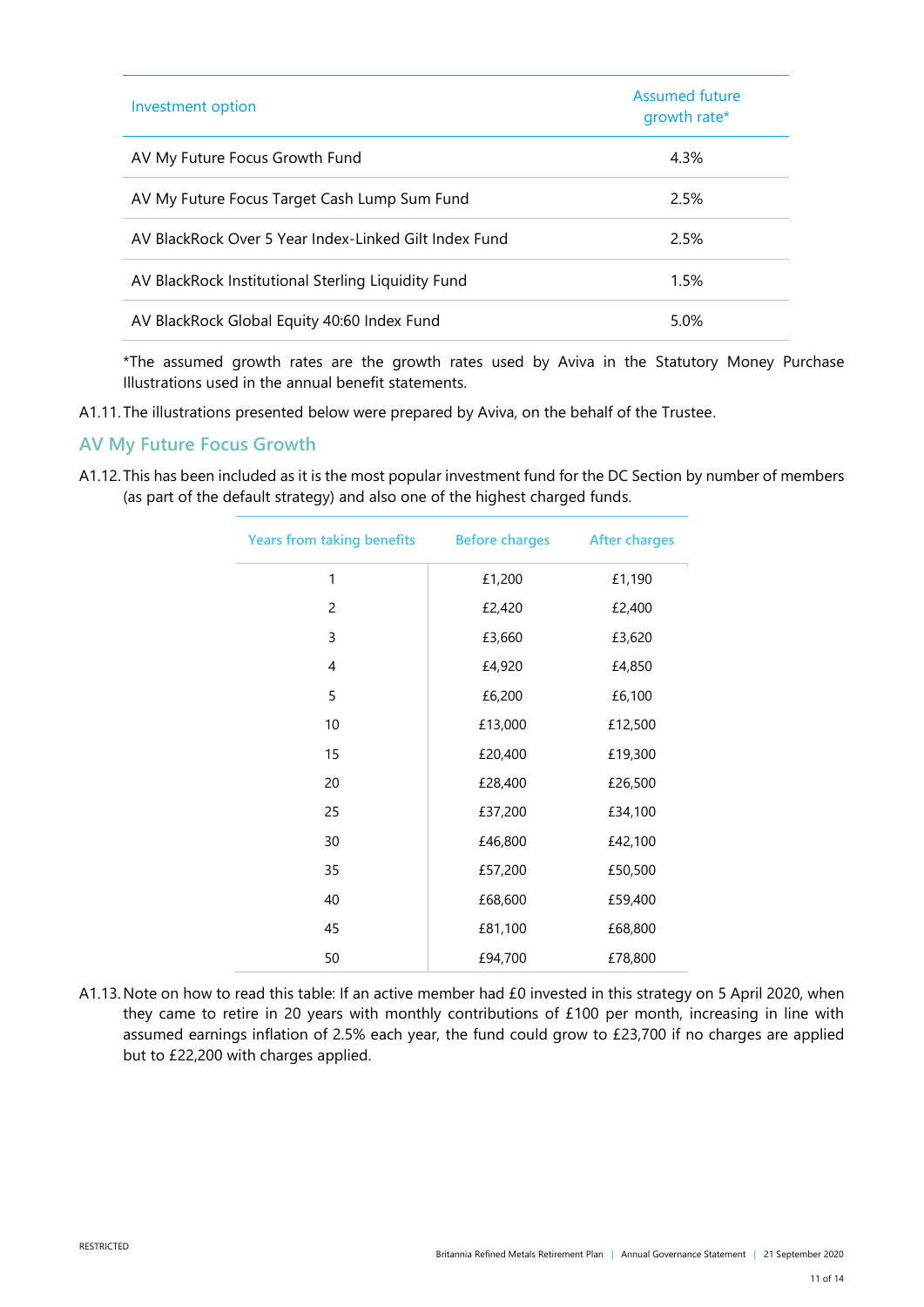# **AV My Future Focus Target Cash Lump Sum Fund**

| <b>Years from taking benefits</b> | <b>Before charges</b> | <b>After charges</b> |
|-----------------------------------|-----------------------|----------------------|
| 1                                 | £1,190                | £1,180               |
| $\overline{c}$                    | £2,370                | £2,360               |
| 3                                 | £3,560                | £3,520               |
| 4                                 | £4,750                | £4,680               |
| 5                                 | £5,930                | £5,840               |
| 10                                | £11,900               | £11,500              |
| 15                                | £17,800               | £17,000              |
| 20                                | £23,700               | £22,200              |
| 25                                | £29,700               | £27,400              |
| 30                                | £35,600               | £32,300              |
| 35                                | £41,500               | £37,100              |
| 40                                | £47,500               | £41,800              |
| 45                                | £53,400               | £46,300              |
| 50                                | £59,300               | £50,600              |

A1.14. This has been included as it is part of the default strategy along with the fund above.

A1.15.Note on how to read this table: If an active member had £0 invested in this strategy on 5 April 2020, when they came to retire in 20 years with monthly contributions of £100 per month, increasing in line with assumed earnings inflation of 2.5% each year, the fund could grow to £30,500 if no charges are applied but to £28,200 with charges applied.

## **AV BlackRock Over 5 Year Index-Linked Gilt Index Fund**

A1.16. This has been included as it is the investment fund with the highest assumed investment return.

| <b>Years from taking benefits</b> | <b>Before charges</b> | <b>After charges</b> |
|-----------------------------------|-----------------------|----------------------|
| 1                                 | £1,190                | £1,180               |
| $\overline{c}$                    | £2,370                | £2,360               |
| 3                                 | £3,560                | £3,530               |
| 4                                 | £4,750                | £4,700               |
| 5                                 | £5,930                | £5,860               |
| 10                                | £11,900               | £11,600              |
| 15                                | £17,800               | £17,200              |
| 20                                | £23,700               | £22,600              |
| 25                                | £29,700               | £28,000              |
| 30                                | £35,600               | £33,200              |
| 35                                | £41,500               | £38,300              |
| 40                                | £47,500               | £43,200              |
| 45                                | £53,400               | £48,100              |
| 50                                | £59,300               | £52,800              |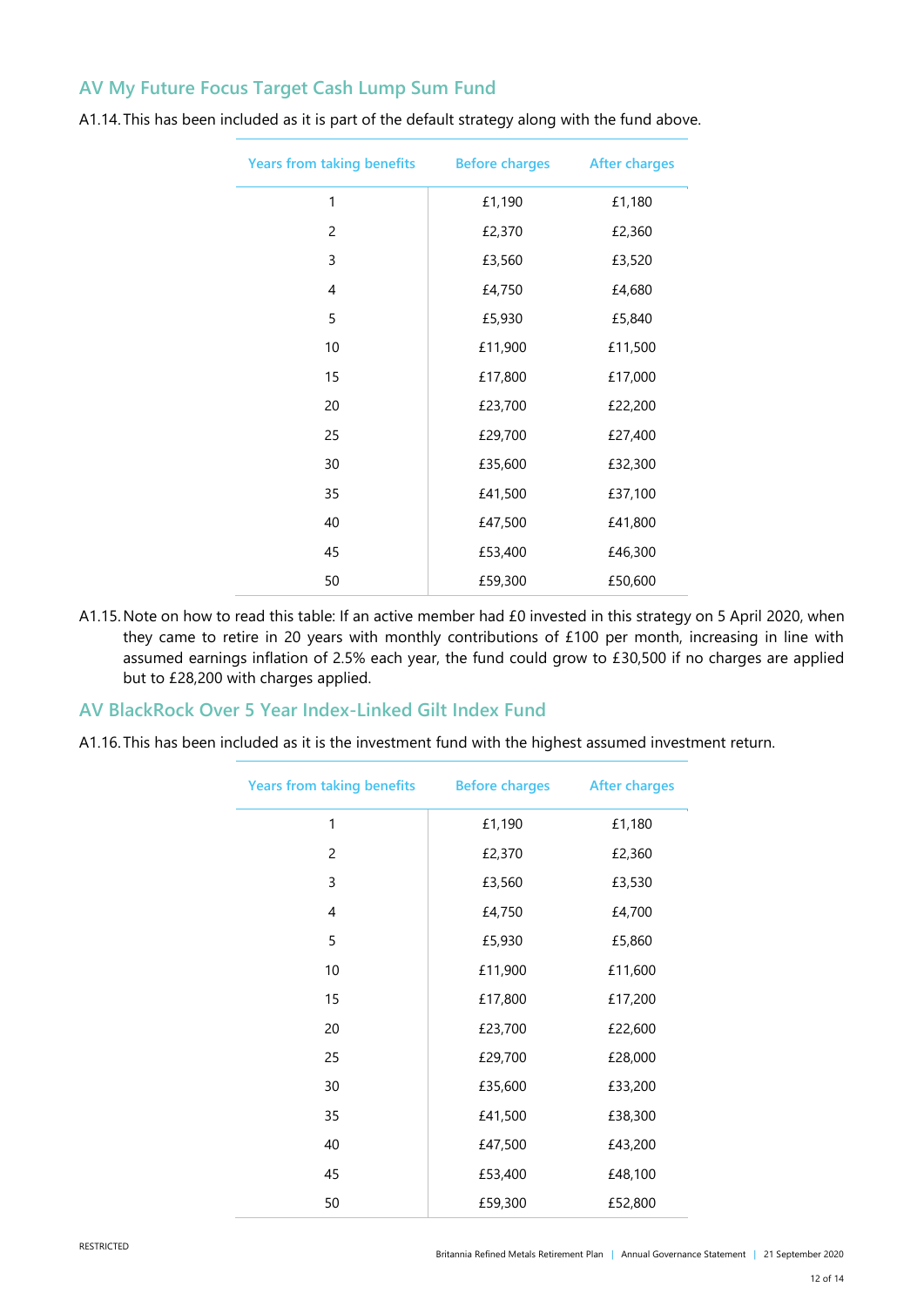A1.17.Note on how to read this table: If an active member had £0 invested in this strategy on 5 April 2020, when they came to retire in 20 years with monthly contributions of £100 per month, increasing in line with assumed earnings inflation of 2.5% each year, the fund could grow to £23,700 if no charges are applied but to £22,600 with charges applied.

# **AV BlackRock Institutional Sterling Liquidity Fund**

A1.18. This has been included as it is the investment fund with the lowest assumed future investment return.

| <b>Years from taking benefits</b> | <b>Before charges</b> | <b>After charges</b> |
|-----------------------------------|-----------------------|----------------------|
| 1                                 | £1,180                | £1,180               |
| 2                                 | £2,350                | £2,340               |
| 3                                 | £3,510                | £3,480               |
| 4                                 | £4,650                | £4,610               |
| 5                                 | £5,790                | £5,710               |
| 10                                | £11,300               | £11,000              |
| 15                                | £16,500               | £15,900              |
| 20                                | £21,500               | £20,500              |
| 25                                | £26,300               | £24,800              |
| 30                                | £30,800               | £28,700              |
| 35                                | £35,100               | £32,400              |
| 40                                | £39,200               | £35,800              |
| 45                                | £43,200               | £38,900              |
| 50                                | £46,900               | £41,900              |

A1.19.Note on how to read this table: If an active member had £0 invested in this strategy on 5 April 2020, when they came to retire in 20 years with monthly contributions of £100 per month, increasing in line with assumed earnings inflation of 2.5% each year, the fund could grow to £21,500 if no charges are applied but to £20,500 with charges applied.

## **AV BlackRock Global Equity 40:60 Index**

A1.20. This has been included as it is one of the investment arrangements with the highest assumed future investment return.

| <b>Years from taking benefits</b> | <b>Before charges</b> | <b>After charges</b> |
|-----------------------------------|-----------------------|----------------------|
| 1                                 | £1,200                | £1,180               |
| 2                                 | £2,430                | £2,420               |
| 3                                 | £3,700                | £3,660               |
| $\overline{4}$                    | £4,990                | £4,930               |
| 5                                 | £6,310                | £6,220               |
| 10                                | £13,400               | £13,000              |
| 15                                | £21,500               | £20,500              |
| 20                                | £30,500               | £28,700              |
| 25                                | £40,700               | £37,700              |
| 30                                | £52,300               | £47,500              |